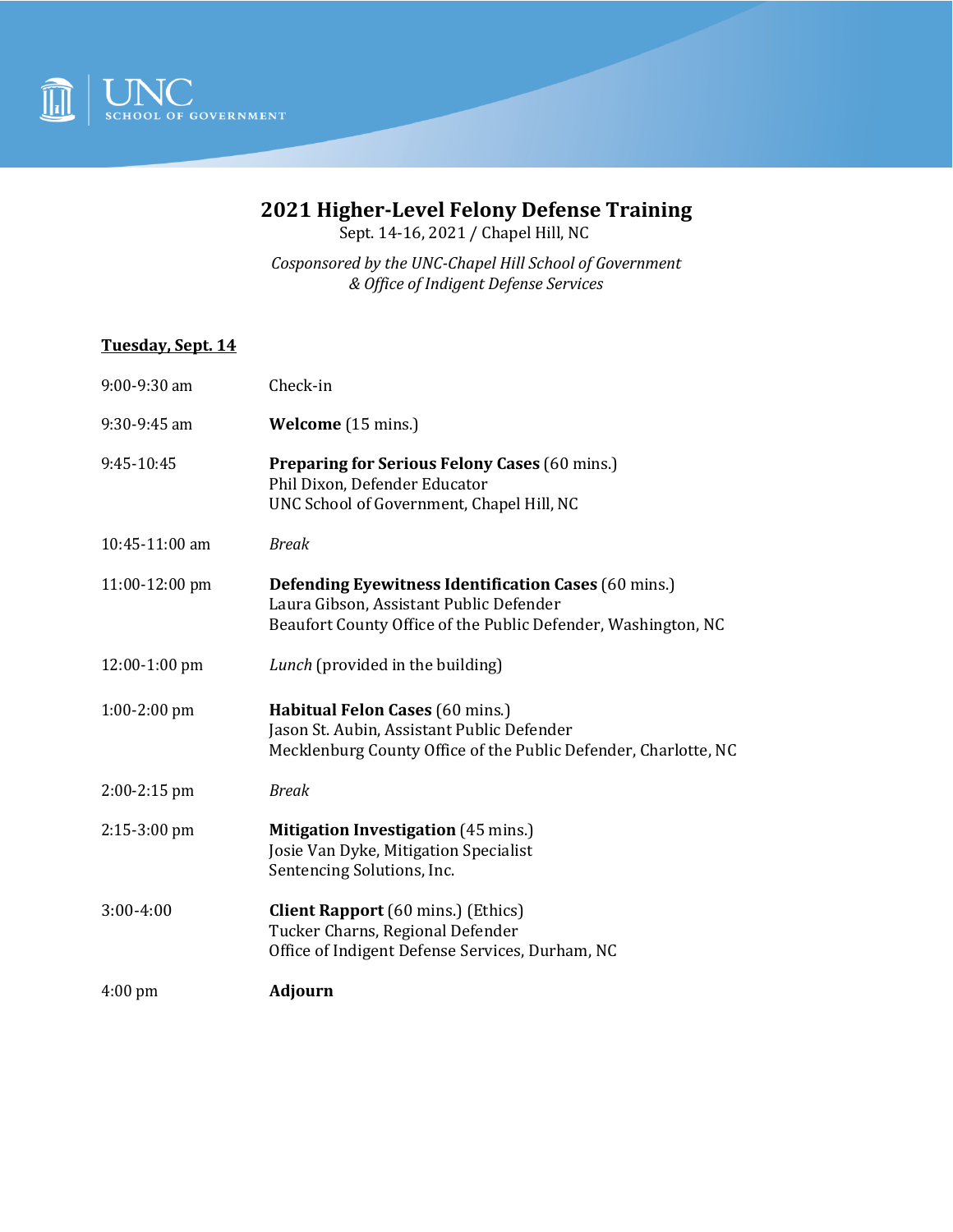

## **Wednesday, Sept. 15**

| 9:00-10:15 am     | The Law of Sentencing Serious Felonies (75 mins.)<br>Jamie Markham, Thomas Willis Lambeth Distinguished Chair in Public Policy<br>UNC School of Government, Chapel Hill, NC              |
|-------------------|------------------------------------------------------------------------------------------------------------------------------------------------------------------------------------------|
| 10:15-10:30 am    | <b>Break</b>                                                                                                                                                                             |
| 10:30-11:30 am    | <b>Essentials of Preservation</b> (60 mins.)<br>Glenn Gerding, Appellate Defender<br>Office of the Appellate Defender, Durham, NC                                                        |
| 11:30-12:30 pm    | <b>Storytelling and Visual Aides at Sentencing (60 mins.)</b><br>Sophorn Avitan and Susan Weigand, Assistant Public Defenders<br>Mecklenburg Co. Public Defender's Office, Charlotte, NC |
| 12:30-1:30 pm     | Lunch (provided in building)*                                                                                                                                                            |
| $1:30-3:00$ pm    | Brainstorming, Preparing, and Presenting a Sentencing Argument (90 mins.)                                                                                                                |
| $3:00-3:15$ pm    | <b>Break</b>                                                                                                                                                                             |
| $3:15-4:00$ pm    | <b>Working with Experts</b> (45 minutes)<br>Sarah Olson, Forensic Resource Counsel<br>Office of Indigent Defense Services, Durham, NC                                                    |
| $4:00 \text{ pm}$ | <b>Adjourn</b>                                                                                                                                                                           |
|                   |                                                                                                                                                                                          |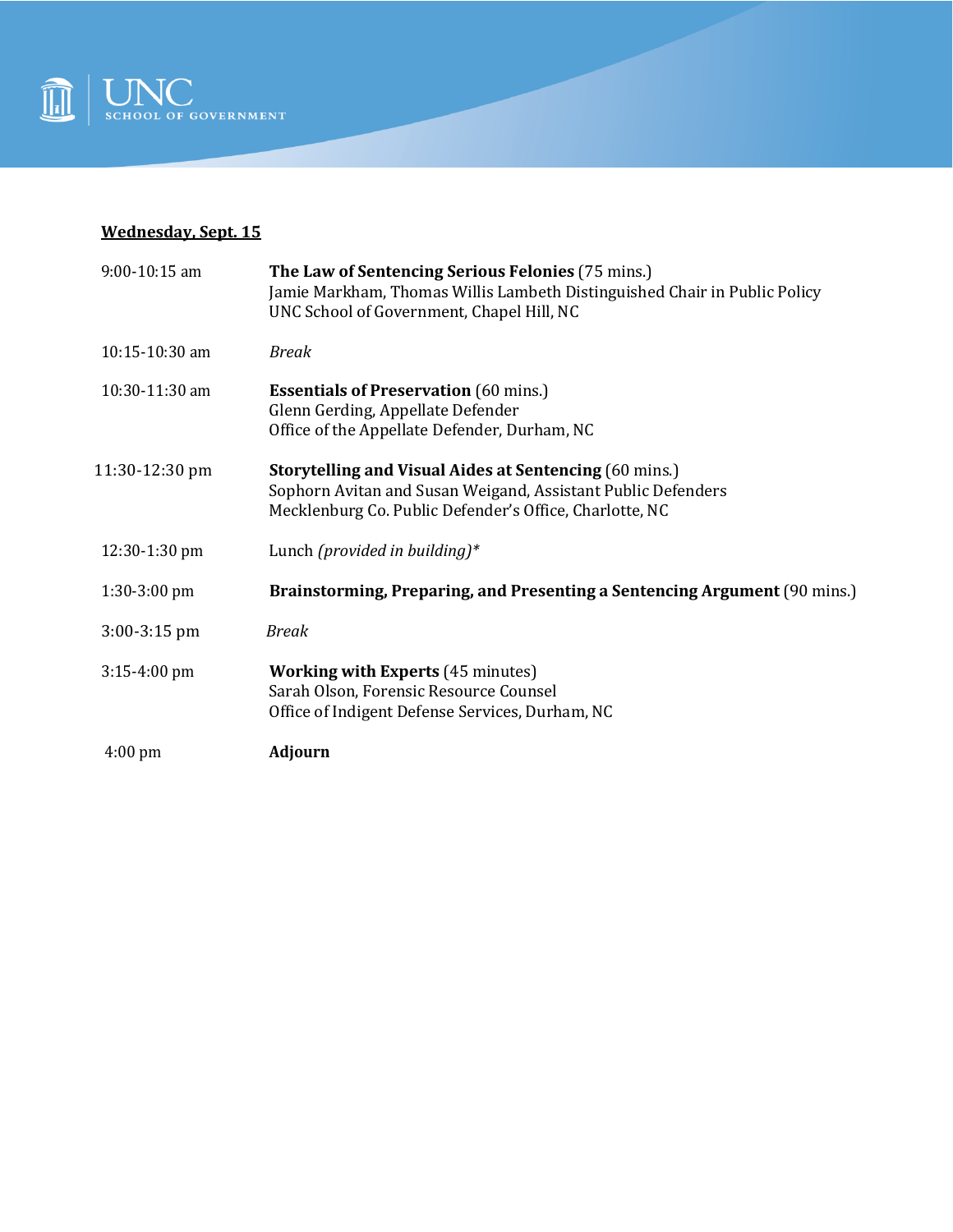

## **Thursday, Sept. 16**

| $9:30-10:15$ am          | <b>Addressing Race and Other Sensitive Topics in Voir Dire (45 mins.)</b><br>Emily Coward, Research Attorney<br>UNC School of Government, Chapel Hill, NC     |
|--------------------------|---------------------------------------------------------------------------------------------------------------------------------------------------------------|
| 10:15-10:30              | Break                                                                                                                                                         |
| 10:30-11:30              | <b>Basics of Batson Challenges</b> (60 mins.)<br>Hannah Autry, Attorney<br>Center for Death Penalty Litigation, Durham, NC<br>Lisa Miles, Attorney, Durham NC |
| $11:15-12:15 \text{ pm}$ | <b>Peremptory and For Cause (60 mins.)</b><br>James Davis, Attorney<br>Davis and Davis, Salisbury, NC                                                         |
| $12:15 \text{ pm}$       | <b>Concluding Remarks</b>                                                                                                                                     |
| $12:30 \text{ pm}$       | <b>Adjourn</b>                                                                                                                                                |

TOTAL CLE HOURS: 13.00 (including 1.0 hours of Ethics credit) \*pending CLE Approval

*Note: State employees, including assistant public defenders, may not claim reimbursement for lunches provided during the course.*